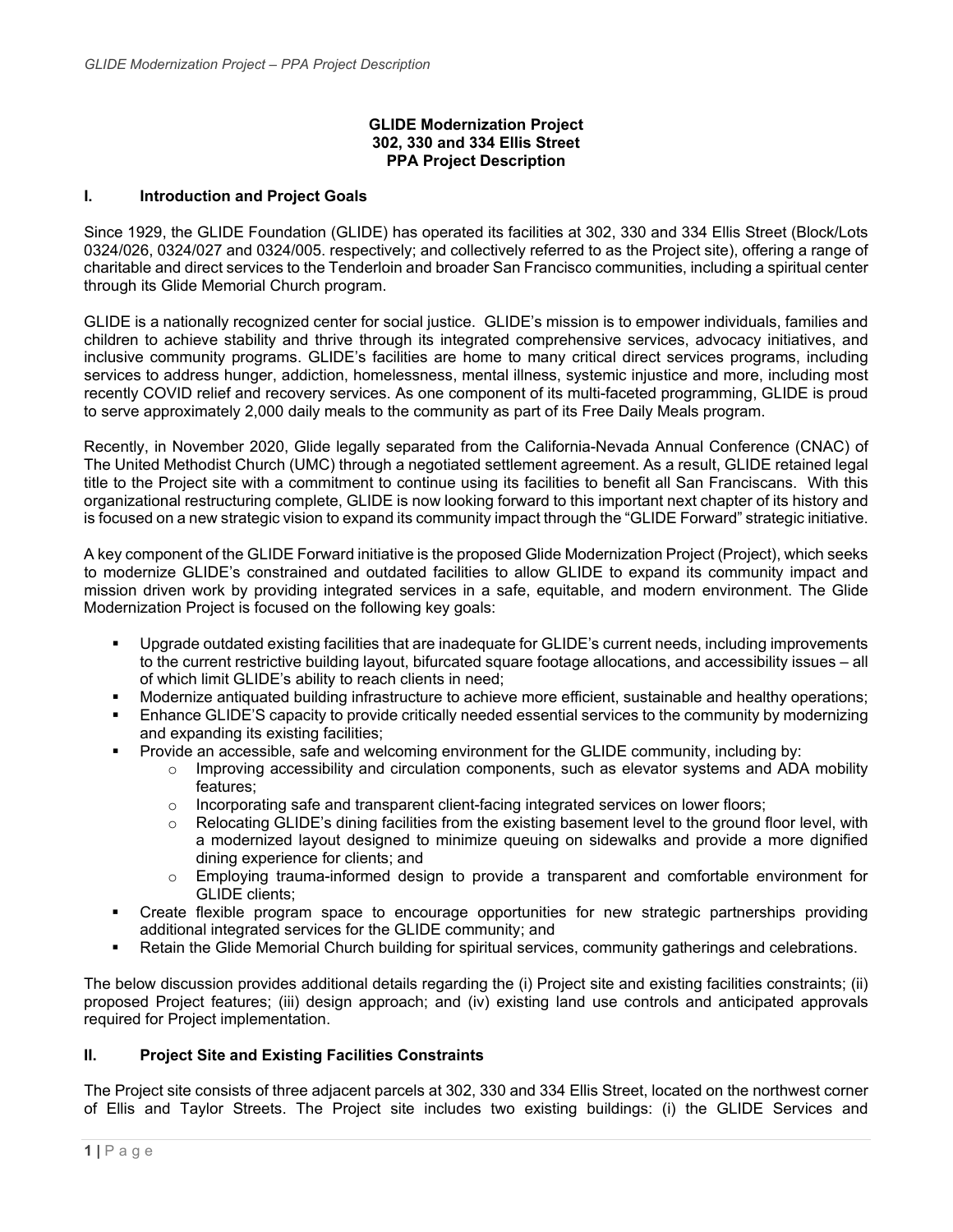Administration building located at 330 Ellis Street and (ii) the Glide Memorial Church building (comprised of various uses, including the Glide Memorial Church sanctuary) at 302 Ellis Street. Taken together, the Project site totals approximately 17,657 square feet (approximately 0.41 acre), and the existing developed square footage totals approximately 54,955 square feet. Additional information regarding each parcel is provided below.

- **302 Ellis (0324/026)**  Comprised of the Glide Memorial Church and related facilities building; the existing building totals approximately 20,359 square feet with three stories above grade [approximate height of 76'- 3"] and a basement level. The 302 Ellis parcel totals approximately 5,668 square feet.
- **330 Ellis (0324/027) → Comprised of the GLIDE Services and Administration building; the existing building** totals approximately 34,596 square feet with six stories above grade [approximate height of 68'-3"] and a basement level; this structure was originally utilized for dormitory and apartments uses and was later converted to its current use through a series of renovations between 1982 and 2007. The 330 Ellis parcel totals approximately 6,833 square feet.
- **334 Ellis (0324/005)** Comprised of an undeveloped paved lot, which is utilized for loading, storage and operations uses. The 334 parcel totals approximately 5,156 square feet.

These existing facilities are inadequate for GLIDE's needs with respect to layout, capacity and square footage, and building systems – and require repair, renovation and/or general modernization. Current programmatic deficiencies include a range of issues, including:

- Constricted building layout is ineffective for GLIDE's ability to reach its core client population, and limits its ability to effectively deliver meals, health and social welfare services. The existing structure was originally developed for residential use with long, narrow corridors and small rooms, which restricts GLIDE's ability to provide meaningful gathering and educational spaces, and limits productive administrative office space for GLIDE staff;
- Inadequate and inefficient building square footage for both GLIDE's current needs and GLIDE's ability to engage new strategic partners and expand its integrated care capacity;
- Ground floor entrance areas are dark, cramped and lack visual transparency which results in an unwelcoming and crowded entrance point for GLIDE clients and the broader community, thereby limiting GLIDE's ability to effectively triage client needs and connect them with services;
- Outdated and limited basement-level dining facilities limit GLIDE's capacity to provide meals, and results in long queues on adjacent sidewalks, and a tense and rushed dining environment that hinders opportunities for GLIDE to build trust and provide additional services;
- Limited loading facilities restricts both loading/deliveries and deployment of resources via GLIDE mobile services; and
- Underutilization of the vacant 334 Ellis Street lot.

Additionally, 330 Ellis Street has a wide range of existing building systems and infrastructure constraints that require upgrading and modernization, including:

- ADA/Accessibility challenges, including: limited elevator capacity and functionality; narrow staircases; constricted restrooms that are not accessible to all users; and a floor "step up" just beyond the 330 Ellis entrance lobby, which limits building access to other ground floor services for many visitors;
- Antiquated mechanical, electrical and plumbing systems resulting in inefficient use of space and energy consumption; high energy consumption and costs; and insufficient internet/data infrastructure for modern operations, training and program needs;
- Low floor-to-floor heights restrict opportunities for internal reconfiguration utilizing modern HVAC systems and improving acoustic performance required for GLIDE's operations and programming;
- Seismic infrastructure has not been upgraded to meet modern code requirements; as such, existing limited seismic resilience would hinder GLIDE's ability to maintain operations and provide essential services to the community in the aftermath of a seismic event; and
- Structural adequacy improvements required for live loads in building spaces that were not designed for large gatherings and programming.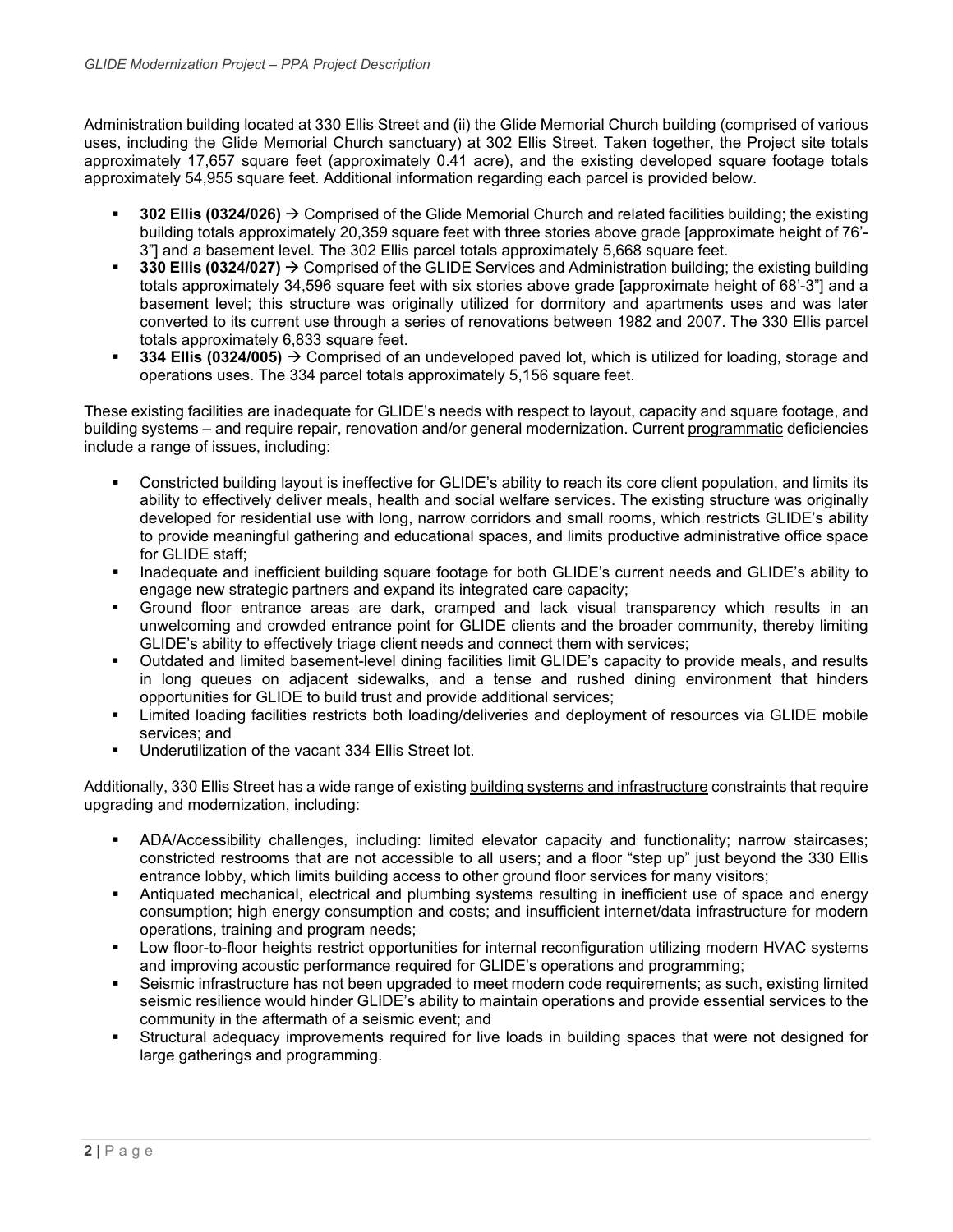### **III. Proposed Project Components Required to Achieve GLIDE's Goals**

GLIDE proposes to invest significant resources towards modernizing its facilities in order to (i) improve access and opportunities for the GLIDE community; (ii) develop additional space that is appropriate for current and future programming needs; and (iii) address existing building systems, seismic and accessibility challenges. The proposed Project improvements are critical to maintaining and expanding GLIDE's services and community impact and will allow GLIDE to continue its celebrated legacy as a multifaceted nonprofit community institution.

The Glide Memorial Church building is a cherished structure, and it is a priority of GLIDE to make only those changes to that building that are needed for security, accessibility and important programming needs to serve the GLIDE community. GLIDE is committed to creating an architectural plan that is sensitive to and respectful of the existing Glide Memorial Church building elements. To that end, the Church façade and the sanctuary (located on the second floor) will be maintained and updated as needed; the primary proposed renovations to the Glide Memorial Church building include updates to the basement and ground floor levels to achieve GLIDE's programming needs as further described below.

The 330 Ellis Street building is functionally obsolete and must be fully replaced in order to achieve GLIDE's project objectives. Accordingly, GLIDE proposes to demolish the 330 Ellis Street building and replace it with a new modernized structure that will be developed on both the 330 Ellis Street and 334 Ellis Street parcels.

- Develop a Modernized GLIDE Services and Administration Building: For many years, GLIDE has operated its administrative and direct services out of the highly constrained 330 Ellis Street building, which over time has hampered GLIDE's ability to fulfill its mission of serving the community and expanding its community impact. Development of a new building on 330 Ellis Street and the underutilized adjacent 334 Ellis Street vacant lot will allow GLIDE to achieve its GLIDE Forward objectives by developing an innovative facility that better serves the GLIDE community through integrated services; provides a safe, accessible, fullyfunctional and sustainable building; and allows for new partnerships to provide expanded services. The new building will total approximately 88,951 square feet and will be 10 stories (approximately 165 feet) – similar in scale to surrounding and nearby buildings as shown on the attached PPA Plan Set. The building will provide flexible spaces that allow for a range of uses, all informed by trauma-informed design that supports the mental and physical health of users and enables GLIDE to effectively connect with and support the community. Implementing new building systems – such as HVAC and utility infrastructure, vertical circulation, egress, and restrooms sufficient for modern use and increased capacity – all require additional square footage to support systems that are critical to meet updated code and operational needs.
- Inclusive and Welcoming Ground Floor Area: The existing small and outdated street level entry and lobby at 302 Ellis Street is the single point of entry for all visitors and employees, creating a crowded bottleneck that makes it difficult for GLIDE to connect its clients with services. The ground floor levels of both the 302 Ellis and 330 Ellis structures will be renovated to provide an expanded, welcoming and transparent entryway. The ground floor areas will incorporate an adjacent intake lounge area where GLIDE staff can meet with clients, ascertain and triage service needs and provide a holistic range of essential services to clients with immediate needs who may not otherwise be comfortable accessing services in other areas of the building. GLIDE's Dining Room and Servery would be relocated from the basement to the ground floor areas in order to eliminate sidewalk queueing; accommodate to-go meals; and provide a larger dining area for a more accessible, relaxed and dignified dining experience.
- Integrated Basement Level Areas for Improved Operations and Logistics: Existing basement level areas extend below both the 302 Ellis and 330 Ellis structures; the basement areas are dedicated to GLIDE logistics, preparation and delivery of meals. Under the current configuration, the basement areas are cramped and poorly configured with antiquated building mechanical and infrastructure systems. Accordingly, the basement areas will be entirely renovated to meet GLIDE's logistical needs related to meal preparation and delivery, storage, and mobile services deployment, as well as upgrading the mechanical and infrastructure systems to current standards.
- Provide a Multi-Purpose Space for Larger-Scale Gatherings and Programing: The topmost Floor 10 of the new building will incorporate a large meeting and auditorium space, a kitchen and set-up area, and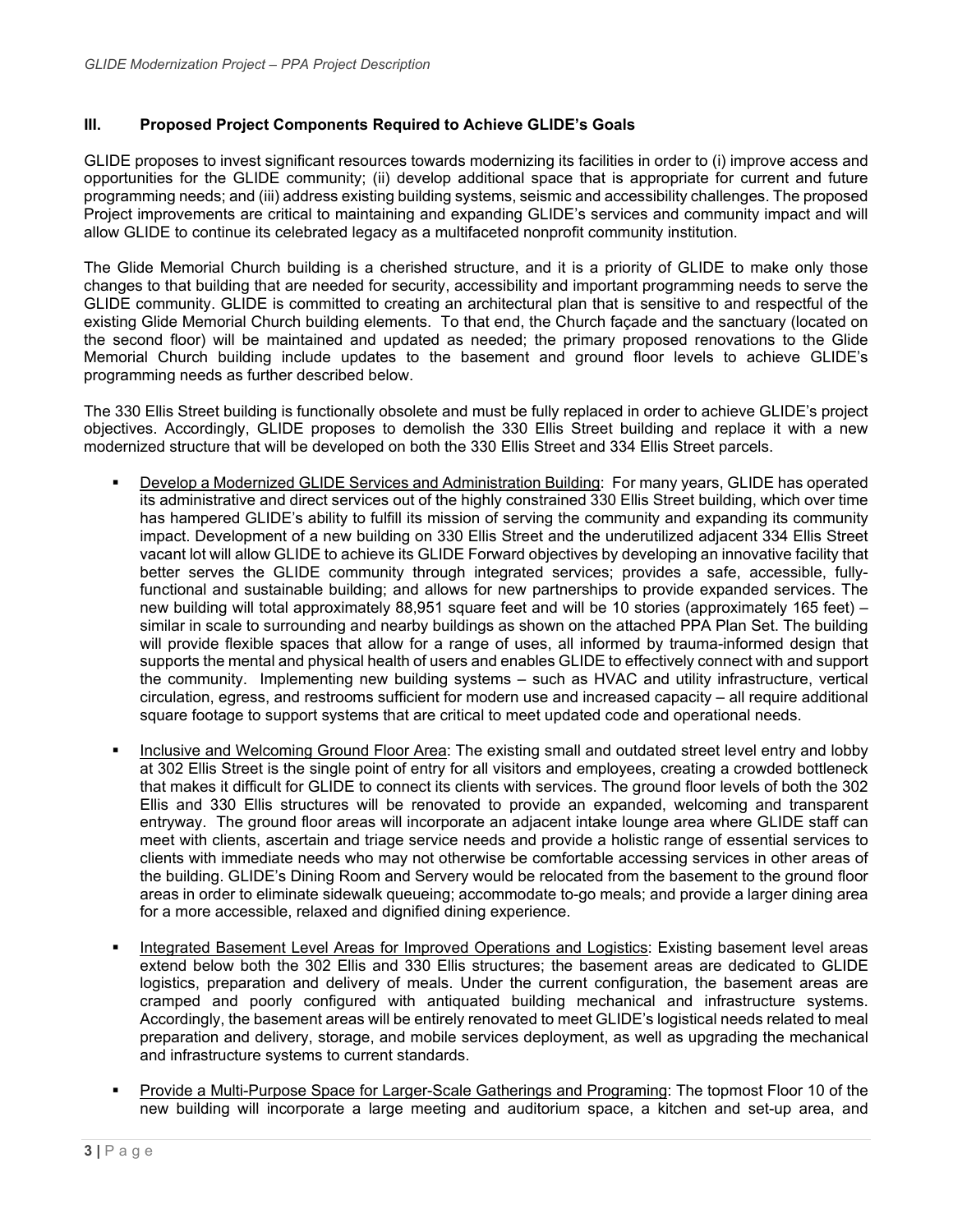landscaped outdoor terrace, intended to support and foster larger-scale gatherings, community teachings and events.

- Maintain Glide Memorial Church and Sanctuary: The Glide Memorial Church, including its sanctuary on the second floor, will remain intact with certain limited improvements made to achieve GLIDE's programming needs. Interior improvements to the basement and ground floor level areas will be made to achieve GLIDE programming needs, address accessibility issues, and provide a welcoming entrance point to GLIDE's facilities as described above.
- Improve Mobile Services Through Dedicated Vehicle Loading: The current Project site circulation does not allow for vehicular access to the basement level areas, which results in significant logistics challenges for loading and deployment of meals and mobile services given that all storage and meal preparation areas are housed within the basement level. These issues have been compounded during the COVID-19 public health crisis as GLIDE pivoted many of its services (including meal delivery) to the street level. To address these constraints and inefficiencies, a new vehicle loading ramp along the western portion of the Project site accessible from Ellis Street will provide access to the renovated basement areas for vehicular loading and staging of GLIDE's mobile services vans. A new dedicated freight elevator and expanded storage areas in the basement will allow waste and supply flows to remain separate from public-facing spaces.
- Street Frontage Improvements: With queueing for meals eliminated through renovation of the basement and ground floor level areas, the sidewalk in front of GLIDE can be reclaimed for a broad range of uses, and the new dining room and welcoming point of entry area along Ellis Street will create a vibrant, joyful and active presence along the public way. The new streetscape design proposes to extend a widened sidewalk farther west and north along Ellis and Taylor streets, improving pedestrian safety and circulation, and providing space for landscaping, bike parking, and allowing for GLIDE to continue to flexibly provide essential services and connect with the community. A dedicated vehicle loading zone separates supply flows at the west edge of the expanded sidewalk. The widened sidewalks on both Taylor and Ellis also provide the needed buffer space for Glide Memorial Church congregants to safely gather for celebrations without overcrowding the sidewalk.

## **IV. Design Approach**

The proposed design is guided by the desire to expand GLIDE's ability to provide integrated services to the community through welcoming, flexible, vibrant, trauma-informed design that reflects GLIDE's uniquely vibrant, diverse and resilient spirit. The interior spaces are designed to promote well-being, collaboration, and support, through flexible, navigable and inclusive design approaches. The exterior design of the new building at 330 Ellis Street will respond to and complement the existing Glide Memorial Church building, as well as the surrounding urban fabric and massing of nearby buildings. The west side of the building footprint has been intentionally pulled back from the adjacent property line to allow for a large side yard.

The Project will include renovation or new construction of approximately 110,860 square feet in total, inclusive of the new construction at 330 and 334 Ellis and renovations within 302 Ellis. Development of the new building (approximately 88,951 square feet) results in a net increase of approximately 55,905 square feet compared to existing conditions on the Project site. The proposed new building square footage and massing, as shown in the attached PPA Plan Set, represents the development envelope required to accomplish the GLIDE's objectives for the Project, including providing adequate space to allow GLIDE to meet current demands for services; provide space for integrated services and programs for the GLIDE community; provide flexibility for new strategic partnerships; and allocate additional square footage required for infrastructure and systems upgrades and modernization.

The rooftop of the new proposed building will house upgraded and modernized mechanical equipment for both the new structure and Glide Memorial Church. No mechanical equipment is proposed to be located on the Glide Memorial Church rooftop. As such, mechanical equipment will occupy a comparatively large portion of the new proposed building rooftop in order to accommodate equipment for both the new building and the existing Glide Memorial Church building.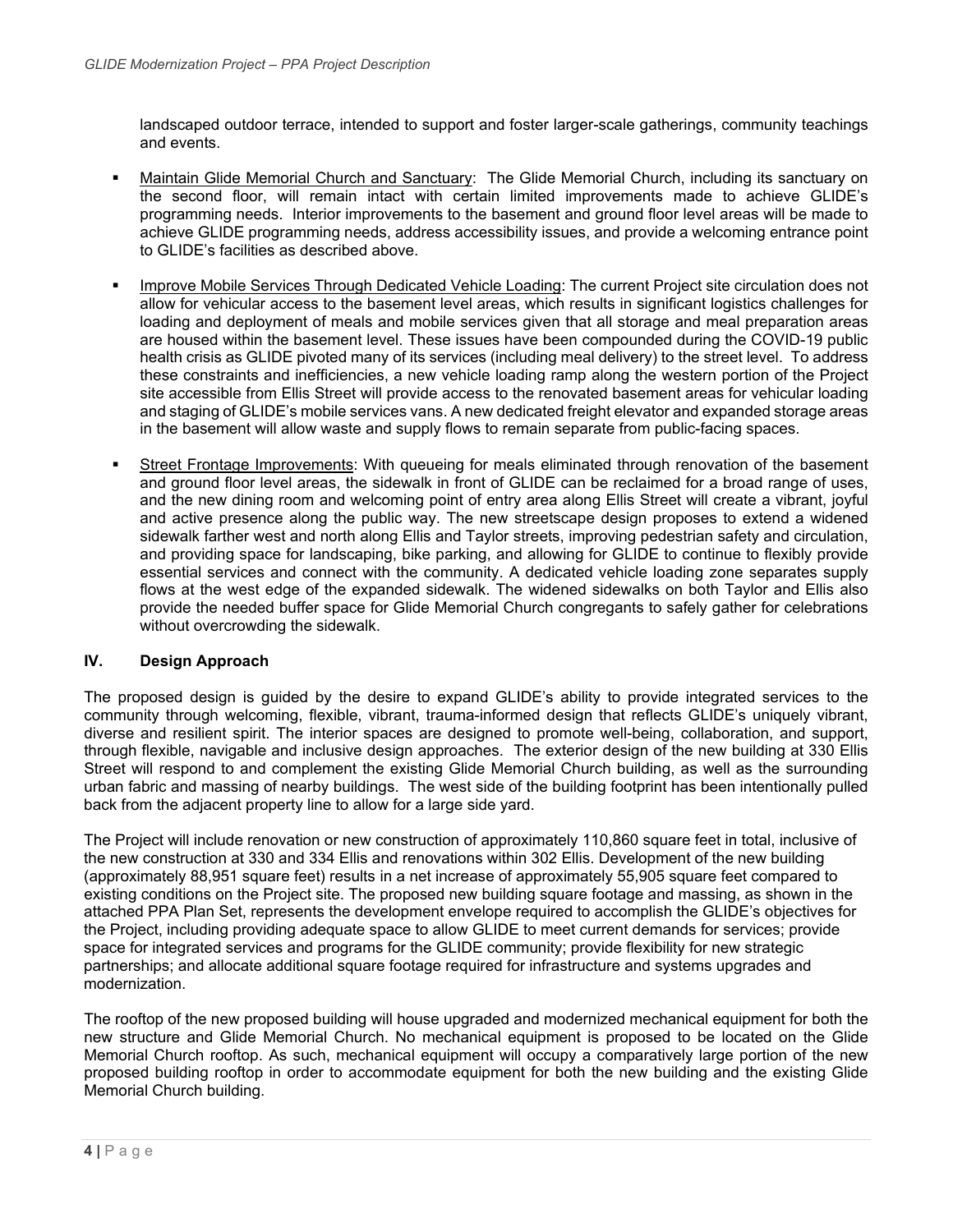# **V. Land Use Controls and Anticipated Approvals**

# **a. Existing Zoning Controls**

The Project site is located within both the RC-4 (Residential-Commercial, High Density) District and the North of Market Residential Special Use District (North of Market SUD). The Project site is located in an "80-T-130-T" Height and Bulk District, which establishes a base height limit of 80 feet and allows buildings of up to 130 feet subject to certain requirements.

# **b. Proposed Entitlement Approach**

Implementation of the Project is expected to require relief from certain applicable development controls, including:

- **Height**: The Project proposes a total height of approximately 165 feet (inclusive of the mechanical penthouse), in exceedance of the existing 130-foot limit.
	- o **Mechanical and Utility Penthouse:** The mechanical and utility penthouse structures on the rooftop may also contribute to the overall structural height and bulk, as the total screened area will occupy approximately 75% of the total rooftop area of the new building (or 45% when calculated across both the new building and Glide Memorial Church building) and be located within 10 feet of building depth at the sides and rear, in excess of the exemptions contemplated under Planning Code Section 260(b) (*Height Limits: Measurement*).
- **FAR:** The Project proposes a gross FAR of approximately 6.28:1, in exceedance of the existing base 4.8:1 maximum FAR allowance. Planning Code Section 125 (*Floor Area Premiums, Districts Other Than NC, C-3 And Mixed Use*) allows corner lots to increase the area of the lot, for purposes of floor area computation, by 25 percent. The Project site includes a corner lot at 302 Ellis Street and, as further described below, GLIDE proposes to merge the existing three lots for development purposes, which would result in a Project FAR of approximately 5.02:1.
- **Setbacks:** The rear yard setback totals 15 feet, which maintains the current rear yard setback of the existing building footprint but exceeds the applicable 25 percent lot depth setback standard under Section 134(c)(2). The upper floors will not be setback, with the exception for the topmost Floor 10 Founders Deck area.
- **Land Use Program:** Establish land use flexibility by allowing for additional Institutional Uses beyond those permitted and conditionally permitted uses listed under the RC-4 and North of Market SUD controls in order to provide new strategic partnerships providing integrated services and programs for the GLIDE community consistent with the Project objectives.

GLIDE anticipates that a Project-specific Special Use District (SUD) may be appropriate in order to achieve flexibility with respect to FAR, height, setbacks, as well as to provide flexible land use programming for future strategic partnerships consistent with GLIDE's organizational mission. [1](#page-4-0) Utilizing an SUD would allow for establishment of Project site-specific policies appropriate to achieve GLIDE's unique efforts to provide a broad range of direct services, community programming, and new partnership engagements in the Tenderloin neighborhood. The SUD would establish land use controls for the Project Site. Additionally, GLIDE intends to pursue a lot merger to combine the three existing parcels in order to allow cohesive development across the Project site.

**c. Anticipated Key Project Approvals (Planning Commission and Board of Supervisors)**

Implementation of the Project will require certain entitlements and approvals from the City and County of San Francisco, including its Planning Commission and the Board of Supervisors. The following preliminary list provides

<span id="page-4-0"></span><sup>1</sup> Notably, GLIDE has proposed an SUD approach rather than a Planned Unit Development (PUD) as it is GLIDE's understanding that a PUD likely is not feasible given that a PUD is only available for sites of 0.5 acres or greater; the Project is approximately 0.4 acres.